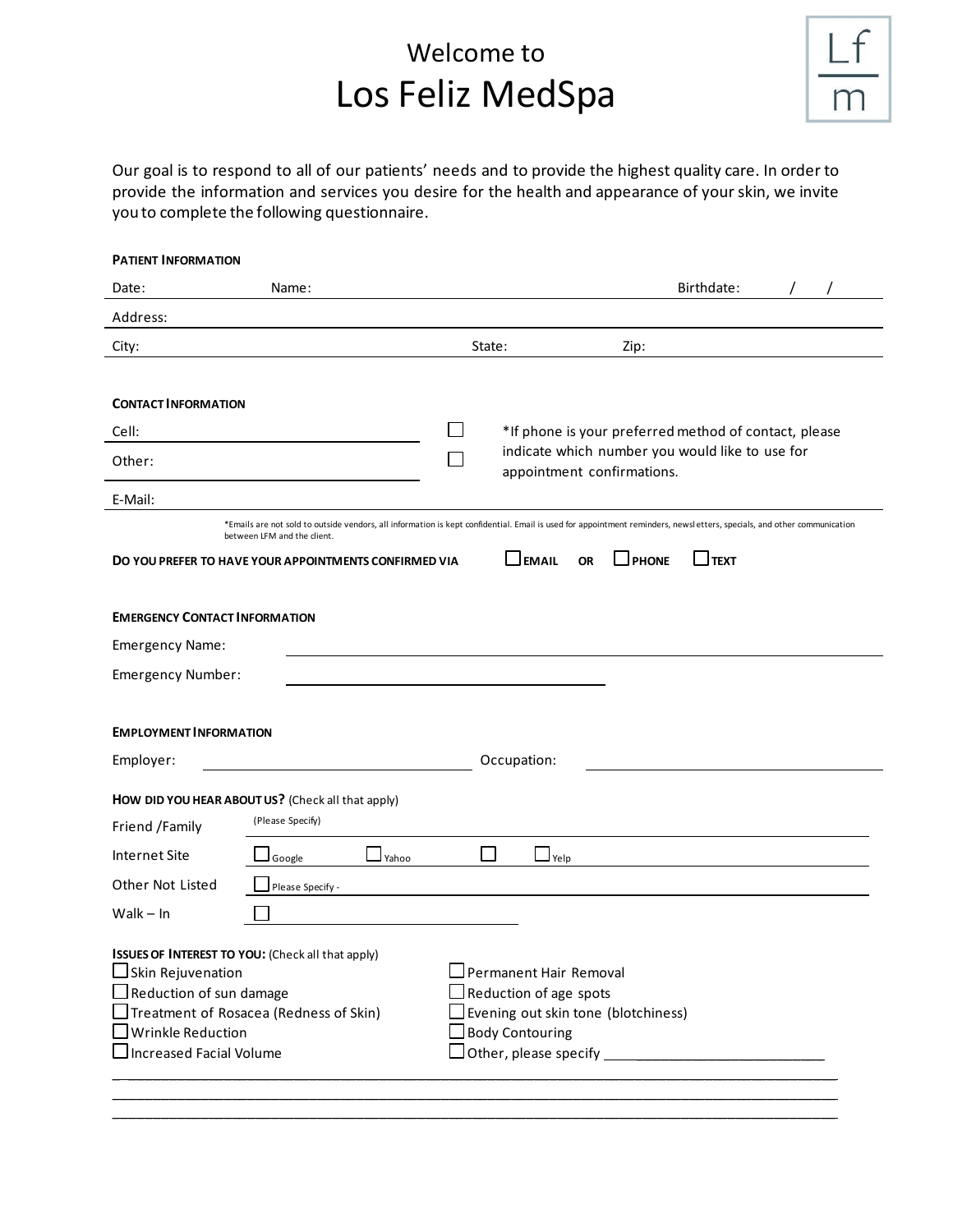## **PREVIOUS COSMETIC TREATMENTS** (Check all that apply)

| <b>Acid Peel</b>                                                                                  | Botox/Dysport/Xeomin                                     | $\Box$ CoolSculpting<br>Intense Pulse Light                                                                                                                                                  |  |  |  |  |
|---------------------------------------------------------------------------------------------------|----------------------------------------------------------|----------------------------------------------------------------------------------------------------------------------------------------------------------------------------------------------|--|--|--|--|
| Fillers                                                                                           | Laser Procedures                                         | $\perp$ Microdermabrasion<br>$\Box$ Mesotherapy                                                                                                                                              |  |  |  |  |
| <b>FITZPATRICK SKIN TEST</b>                                                                      |                                                          | <b>WHAT IS YOUR SKIN TYPE?</b>                                                                                                                                                               |  |  |  |  |
| hair, light eyes.<br>$\Box$ Type 2 - Somewhat tans, mostly burns                                  | $\Box$ Type 1 - Always burns, never tans. Red or Blonde  | $\Box$ Oily $\Box$ Normal $\Box$ Dry $\Box$ Sensitive $\Box$ Combo                                                                                                                           |  |  |  |  |
| $\Box$ Type 3 - Sometimes burns, mostly tans, aka                                                 |                                                          | <b>WHAT IS YOUR NATURAL HAIR COLOR?</b>                                                                                                                                                      |  |  |  |  |
| "olive"complexion.<br>$\Box$ Type 4 - Rarely burns, almost always tans, aka<br>"olive" complexion |                                                          | $\square$ Blonde $\square$ Brunette $\square$ Black $\square$ Red                                                                                                                            |  |  |  |  |
|                                                                                                   | $\Box$ Type 5 - Moderately pigmented, (Indian, Hispanic) | <b>WHAT IS YOUR EYE COLOR?</b>                                                                                                                                                               |  |  |  |  |
| $\Box$ Type 6 - African American                                                                  |                                                          | $\Box$ Blue $\Box$ Green $\Box$ Brown $\Box$ Hazel $\Box$ Gray $\Box$ Amber                                                                                                                  |  |  |  |  |
| <b>MAJOR ALLERGIES</b>                                                                            |                                                          | List allergies to drugs, make-up, food, and skin:                                                                                                                                            |  |  |  |  |
| $\lrcorner$ Milk<br>JPapaya<br>$\sqcup$ Sugar/Beets<br>$\Box$ Prilocaine                          | Lidocaine<br>Latex                                       |                                                                                                                                                                                              |  |  |  |  |
| $\Box$ Sulfur<br>$\Box$ Aspirin                                                                   | <b>Citric Fruits</b>                                     | List all medications you are currently taking:                                                                                                                                               |  |  |  |  |
| □ Benzoyl Peroxide                                                                                |                                                          |                                                                                                                                                                                              |  |  |  |  |
|                                                                                                   |                                                          |                                                                                                                                                                                              |  |  |  |  |
| Have you ever been diagnosed with:                                                                |                                                          | Have you done or ever had/have any of the following?                                                                                                                                         |  |  |  |  |
| Diabetes<br>Psoriasis<br>$\Box$ Keloids<br>Eczema                                                 | Asthma<br>Allergies                                      | $\Box$ Herpes Simplex<br>Chemotherapy/Radiation<br>Tumors/Growths<br>Smoke                                                                                                                   |  |  |  |  |
| Are you currently under a physician's care?<br>$\Box$ Yes Specify                                 |                                                          | <b>Asthma</b><br>Fainting/Dizzy spells<br>$\Box$ Skin cancer<br>Hyperpigmentation<br>$\Box$ Seizures<br>$\Box$ Circulatory issues<br>$\Box$ Vitaligo, Lupus or any other autoimmune disease. |  |  |  |  |
|                                                                                                   |                                                          |                                                                                                                                                                                              |  |  |  |  |

#### **Check all that apply:**

| $\Box$ Been on Accutane in the past 6 months                         |                                  |          |
|----------------------------------------------------------------------|----------------------------------|----------|
| $\Box$ Laser resurfacing in the past year                            |                                  |          |
| $\Box$ Tan your skin (sun, tanning beds, creams)                     | How long ago?:                   |          |
| $\Box$ Recently undergone a skin peel                                | How long ago?:                   |          |
| $\Box$ Been on or currently using Retin-A                            | Last Application:                |          |
| $\Box$ Currently pregnant                                            | How far along?:                  |          |
| $\Box$ Taking birth control pills                                    |                                  |          |
| Tested for HIV                                                       | $\mathsf{\mathsf{\bot}$ Positive | Negative |
| $\Box$ Immune disorder that would impair healing process             |                                  |          |
| $\Box$ Prone to genital herpes                                       |                                  |          |
| $\Box$ Prone to cold sores                                           |                                  |          |
| $\Box$ Have a venereal disease                                       | What are they?                   |          |
| $\Box$ Taking oral or injectable steroids                            | What condition?                  |          |
| $\Box$ Have or had sclerotherapy                                     | How long ago?                    |          |
| When a scar appears on your skin, is it significantly dark in color? |                                  |          |
| Going back three generations, what is your family ancestry?          |                                  |          |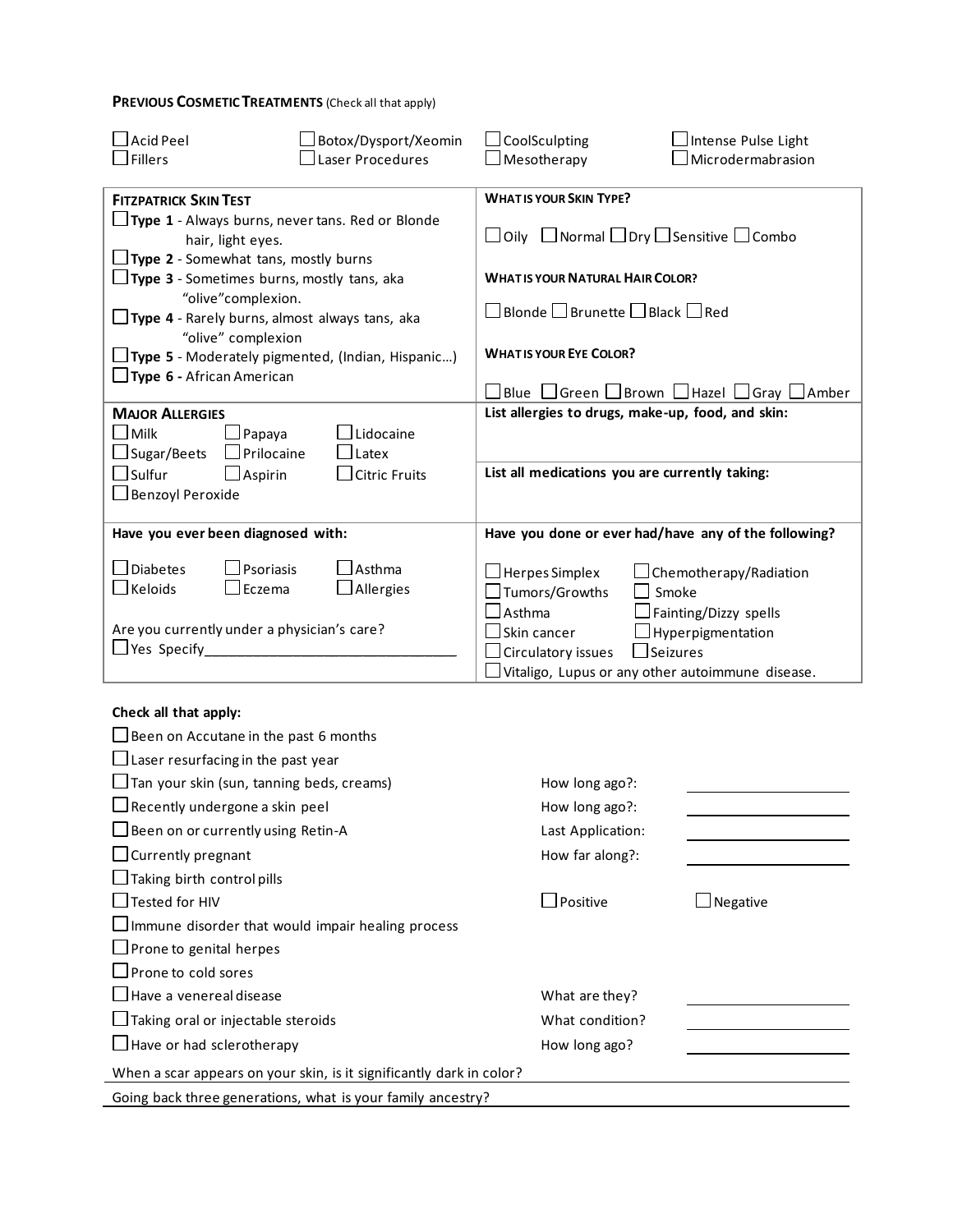#### **CANCELLATION POLICY:**

We require cancellations to be made with at least a 24 hour notice before the time of your scheduled appointment. We realize emergencies occur; however, we must cover our expenses.

There will be a **charge of \$75 for cancellations of less than 24 hours notice for every 30 minutes** of appointment time booked, if you have a series, the service from this series will be deducted whichever is the lesser of the two. By scheduling an appointment, you are agreeing to our cancellation policy. Cancellations for Monday appointments are required to be cancelled by Saturday at 2 PM. We thank you for your understanding.

#### **LATE POLICY**:

Your appointment time is reserved exclusively for you! If your arrival time is 15 minutes or later than your scheduled appointment, this may result in a shortened appointment. We reserve the right to reschedule your service.

#### **NO-SHOW POLICY**:

There will be a charge of \$75 for cancellations of less than 24 hours notice for every 30 minutes of appointment time booked, if you have a series, the service from this series will be deducted whichever is the lesser of the two. If you have a gift card, the amount would be deducted from the gift card.

#### **PAYMENTS/REFUNDS**:

Payment for all procedures at the Los Feliz MedSpa is due at the time of visit and is **non-refundable**. All sales are final; however The Los Feliz MedSpa does have an exchange policy that gives you options in case the need arises. Should you wish to discontinue your treatment in the midst of a series you will receive credit for the pro rata share of unused treatments. The treatments that have already been provided will be charged at current single treatment price to calculate the remaining credit. This credit may be used to purchase other treatments, not products, offered by the Los Feliz MedSpa.

**PRICES**: Prices are subject to change without notice.

With this signature I understand and agree to the terms of the above Policy. I certify that all information provided is true and accurate. I agree to hold harmless Los Feliz MedSpa and its agents for any adverse reactions due to omitted information and/or misinformation on the Health Questionnaire and/or from actions, which deviate from pre and post care procedures.

| <b>Client Signature:</b>                                                          |             |            |                  | Date:           |  |  |  |
|-----------------------------------------------------------------------------------|-------------|------------|------------------|-----------------|--|--|--|
| We realize you have choices so we thank you for your business!                    |             |            |                  |                 |  |  |  |
| <b>CREDIT CARD INFORMATION TO BE KEPT ON FILE FOR CANCELLATION/NO SHOW CHARGE</b> |             |            |                  |                 |  |  |  |
|                                                                                   | $\Box$ Visa | MasterCard | $\bigsqcup$ amex | $\Box$ Discover |  |  |  |
| Card Number:<br><b>Expiration Date:</b>                                           |             |            |                  | $CVS$ #:        |  |  |  |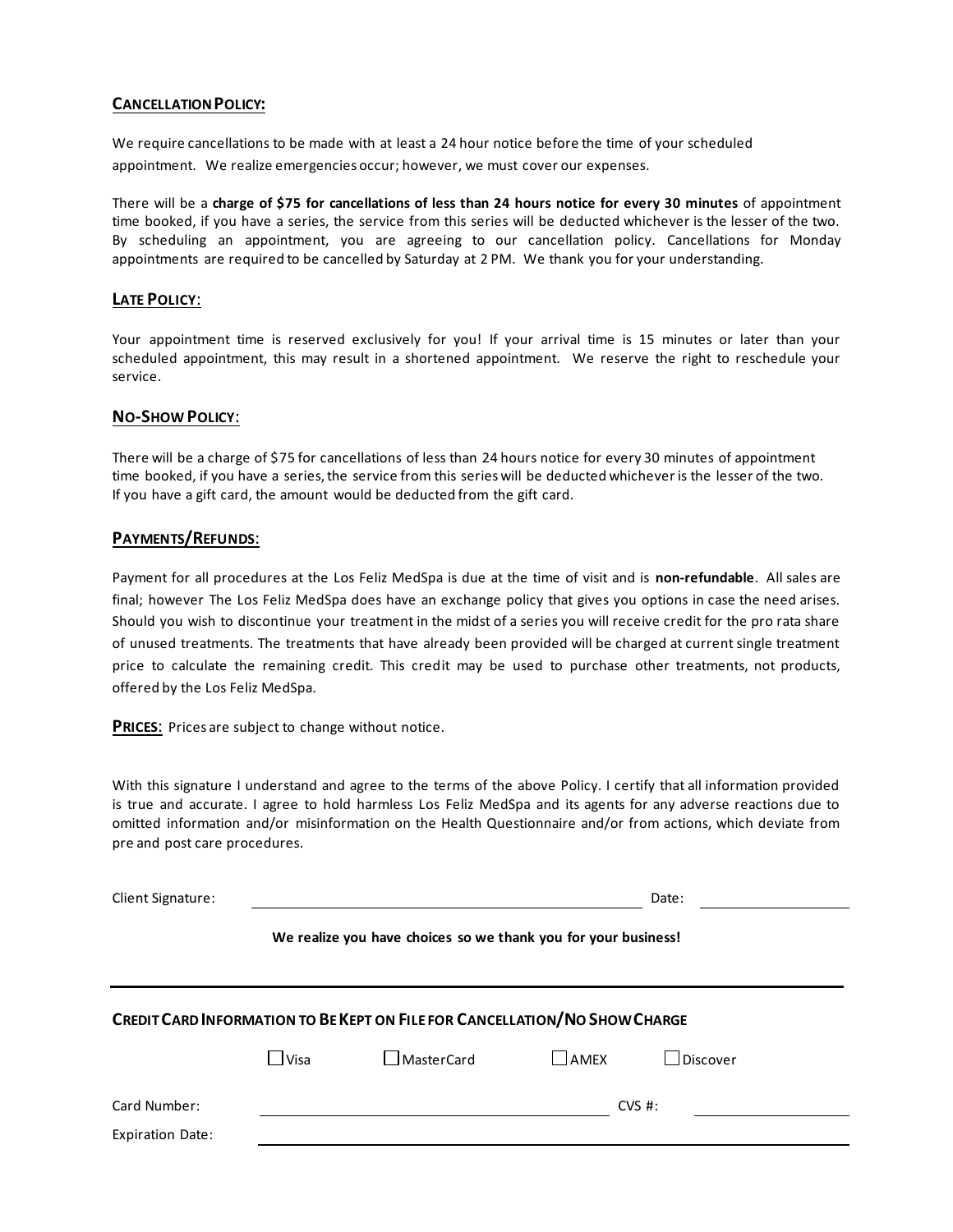#### **HIPAA/Privacy Statement**- **THIS NOTICE DESCRIBES HOW HEALTH INFORMATION ABOUT YOU MAY BE USED AND DISCLOSED AND HOW YOU CAN GET ACCESS TO THIS INFORMATION. PLEASE REVIEW IT CAREFULLY.**

State and Federal laws require us to maintain the privacy of your health information and to inform you about our privacy prac tices by providing you with this Notice. We must follow the privacy practices as described below. This Notice will take effect on April 14, 2003 and will remain in effect until It Is amended or replaced by us. It is our right to change our privacy practices provided law permits the change s. Before we make a significant change, this Notice will be amended to reflect the changes and we will make the new Notice available upon request. We reserve the right to make any changes in our privacy practices and the new terms of our Notice effective for all health information mai nt ained, c reat ed and/or received by us before the date changes were made. You may request a copy of our Privacy Notice at any time by contacting our Privacy Officer, Hanan Botras. Information on contacting us can be found at the end of this Notice.

TYPICAL USES AND DISCLOSURES OF HEALTH INFORMATION: We will keep your health information confidential, using it only for the fol lowing purposes:

**Treatment:** We may use your health information to provide you with our professional services. We have established "minimum nec essary or need to know" standards that limit various staff members' access to your health Information according to their primary job functions. Everyone on our staff is required to sign a confidentiality statement.

**Disclosure**: We may disclose and/or share your healthcare information with other health care professionals who provide t reat ment and/or service to you. These professionals will have a privacy and confidentiality policy like this one. Health i nformat ion about yo u may al so be disclosed to your family, friends and/or other persons you choose to involve in your care, only if you agree that we may do so.

Payment: We may use and disclose your health Information to seek payment for services we provide to you. This disclosure involves our business office staff and may include insurance organizations or other businesses that may become involved In the process of mailing statements and/or collecting unpaid balances.

**Emergencies**: We may use or disclose your health Information to notify, or assist In the notification of a family member or anyone respon si bl e for your care, In case of any emergency involving your care, your location, your general condition or death. If at all possible we will provide you with an opportunity to object to this use or disclosure. Under emergency conditions or if you are Incapacitated we will use our profe ssi onal Judgment to disclose only that information directly relevant to your care. We will also use our professional judgment to make reasonable inferences of your best interest by allowing someone to pick up filled prescriptions, x-rays or other similar forms of health information and/or supplies unless you have advised us otherwise.

**Healthcare Operations**: We will use and disclose your health Information to keep our practice operable. Examples of personnel who may have access to this information include, but are not limited to, our medical records staff, outside health or management reviewers and i ndivi duals performing similar activities.

Required by Law: We may use or disclose your health information when we are required to do so by law. (Court or administ rative orders, subpoena, discovery request or other lawful process.) We will use and disclose your information when requested by national se curity, intelligence and other State and Federal officials and/or it you are an inmate or otherwise under the custody of law enforcement.

**Abuse or Neglect**: We may disclose your health information to appropriate authorities if we reasonably believe that you are a possible victim of abuse, neglect, or domestic violence or the possible victim of other crimes. This information will be disclosed only to the extent necessary to prevent a serious threat to your health or safety or that of others.

Public Health Responsibilities: We will disclose your health care information to report problems with products, reactions to medications, product recalls, disease/infection exposure and to prevent and control disease, injury and/or disability.

**Marketing Health-Related Services**: We will not use your health information for marketing purposes unless we have your written authorization to do so.

**National Security**: The health information of Armed Forces personnel may be disclosed to military authorities under certain circumst ances, i f the information is required for lawful intelligence, counterintelligence or other national security activities, we may disclose i t t o authori zed federal officials.

**Appointment Reminders**: We may use or disclose your health Information to provide you with appointment reminders, Inc ludi ng, but not limited to, voicemail messages, postcards or letters.

#### **YOUR PRIVACY RIGHTS AS OUR PATIENT**

**Access**: Upon written request, you have the right to Inspect and get copies of your health Information (and that of an Individual for whom you are a legal guardian,) There will be some limited exceptions. If you wish to examine your health Information; you will need to complete and submit an appropriate request form, Contact our Privacy Officer for a copy of the Request Form. You may also request access by sending us a letter to the address at the end of this Notice. Once approved, an appointment can be made to review your records. Copies, If requested, will be \$.75 for each page end the staff time charged will be \$25.00 per hour Including the time required to locate and copy your heal th Information. If you want the copies mailed to you, postage will also, be charged, if you prefer a summary or an expl anati on o f your he alt h information, we will provide It for a fee. Please contact our Privacy Officer for a fee and/or for an explanation of our fee structure.

**Amendment**: You have the right to amend your healthcare information, if you feel it Is Inaccurate or Incomplete. Your reque st must be i n writing and must include an explanation of why the information should be amended. Under certain circumstances, your request may be denied.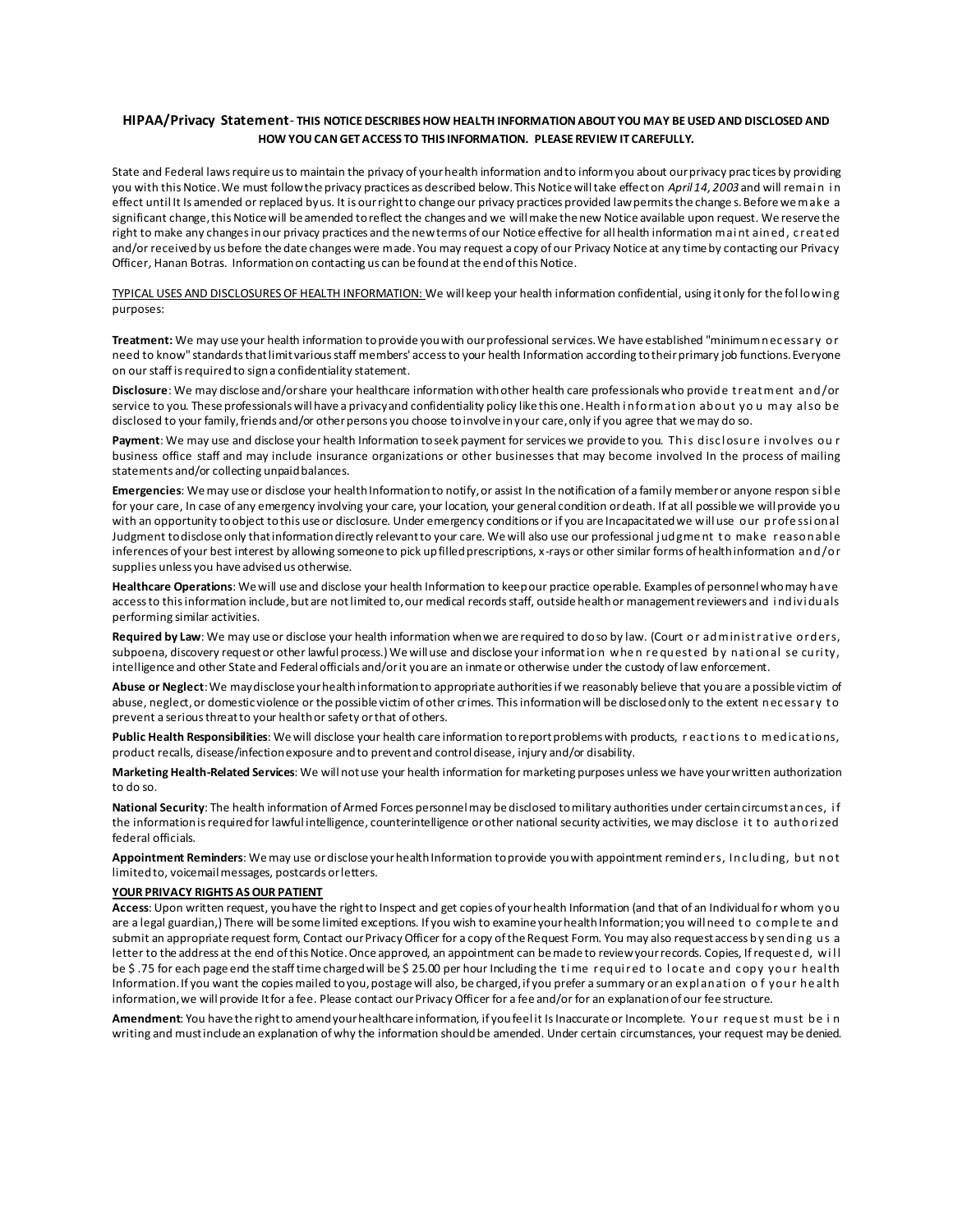### **Notice of HIPAA/Privacy Statement Received**

Notice to Patient:

We are required to provide you with a copy of our Notice of Privacy Practices, which indicates how we may use and/or disclose your health information. Please sign this form to acknowledge receipt of the notice listed on the page above. You may refuse to sign this acknowledgement, if you wish.

I acknowledge that I have received a copy of this office's Notice of Privacy Practices.

Print your name here. **Date** and the set of the set of the set of the set of the set of the set of the set of the set of the set of the set of the set of the set of the set of the set of the set of the set of the set of th

Signature

We have made every effort to obtain written acknowledgement of receipt of our Notice of Privacy from this patient but it could not be obtained because:

 $\Box$  The patient refused to sign.

Due to emergency situation it was not possible to obtain an acknowledgement

 $\Box$ We weren't able to communicate with the patient

 $\Box$  Other (please provide specific details)

Employee Signature:  $\blacksquare$